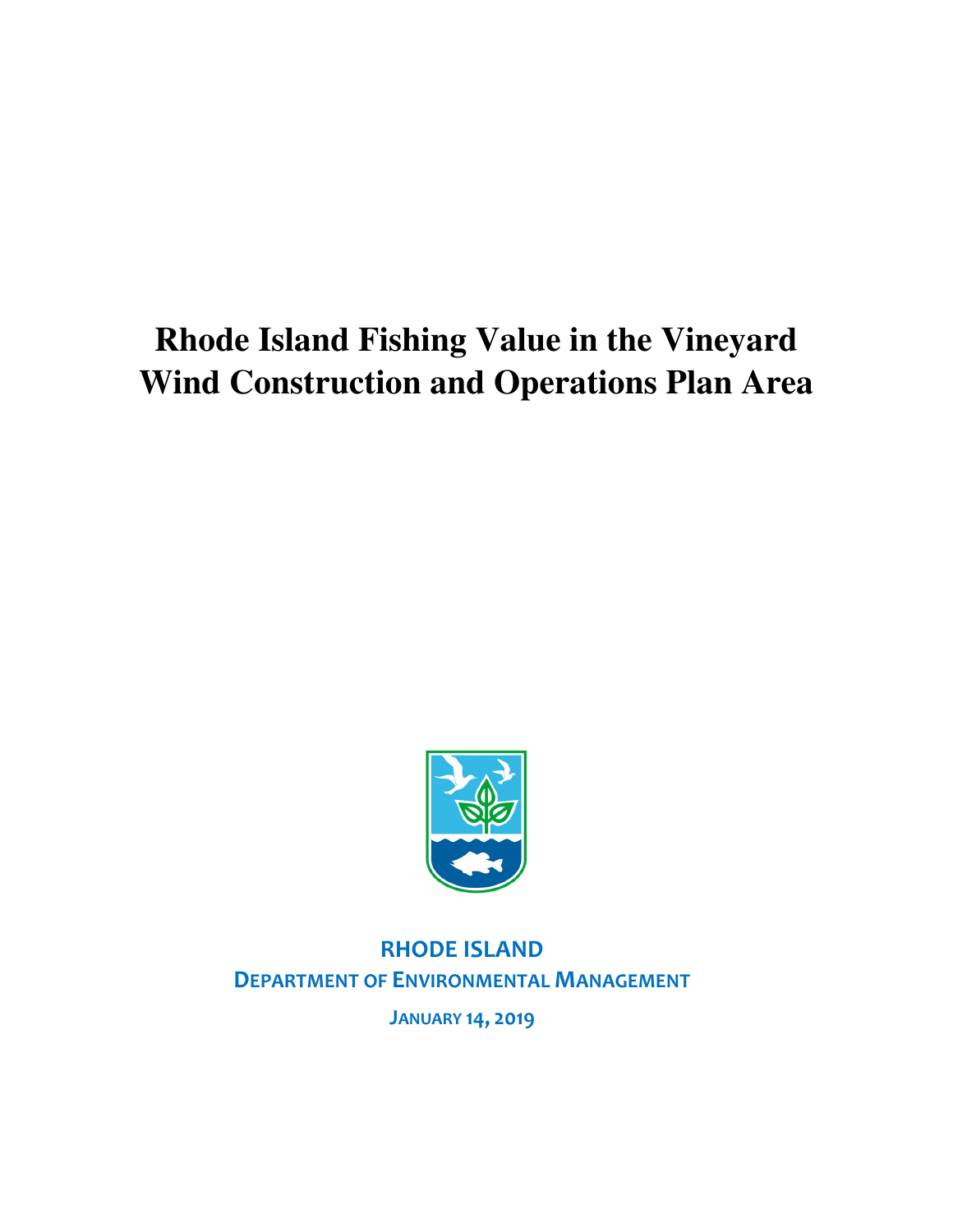The following analysis briefing document created by the Rhode Island Department of Environmental Management, Division of Marine Fisheries (DMF) details an estimate of the exvessel value of the Rhode Island (RI) commercial fishing industry that is derived from the Vineyard Wind Construction and Operations Plan (COP) area, along with a projection of that value over 30 years. As with other analyses of this type, given limited and incomplete data over the past 15 years connecting landings to location, it was necessary to make science-based assumptions to derive a total value from this area. The area of the leased site used for this analysis is the area bounded by the turbine locations provided in the COP, released through a BOEM Notice of Intent (NOI) to prepare an Environmental Impact Statement (EIS) on March 30, 2018 (federal register code 83 FR 13777). The area has been modified since this original layout, but DMF was not able to redo the analysis with this new area. This analysis does not examine any other economic, social, or ecological factors beyond ex-vessel values.

The DMF estimates that the ex-vessel value of fishing in the Vineyard Wind COP area with an assumed 2 nautical mile (nm) buffer along the north and south boundaries is \$35,611,702.85 for a 30-year period (including lease and construction time). This value is premised on existing trips that either fully or partially intersect the COP area, including a 2 nm section north or south of the area (Figure 1), not being taken if the wind farm is constructed in a manner that is not consistent with traditional fishing practices. The 2 nm buffer and loss of the whole trip are assumptions based on feedback from fishermen who prosecute various fisheries in this area.

Recall that the value associated with the 2 nm assumption is \$35,611,702.85 for the 30-year period of the lease including construction (Table 1). A different assumption can be made that only a 1 nm buffer around the COP area would be impacted (Figure 1). In other words, trips that utilize only the waters beyond 1 nm around the COP would not be affected. For a buffer of only 1 nm, the value associated with fishing over the 30-year period is \$30,531,599.84 (Table 2).

The values in this analysis include ex-vessel value of fishing currently occurring in the COP area plus the buffer per the assumptions stated above and below and do not account for future increases in fish populations, increases in value, or inflation. The ex-vessel values therefore should not be considered an analysis of any economic value beyond the ex-vessel value of fishing in the COP area..

The following steps were taken to arrive at a range of \$30,531,599.84 to \$35,611,702.85, depending on the size of the buffer:

• Vessel Monitoring System (VMS) data were connected to Vessel Trip Report (VTR) data by Vessel ID. The VTR data were then linked to dealer reports (landings) by VTR number. The combined dataset was then used to select only data points where the latitude and longitude coordinates in the VMS fell within the target area including the Vineyard Wind COP, with a 2 nm buffer to the north and south of the turbines (or 1 nm, depending on the selected method). The remaining data points were then sorted to include only a single row per trip per species landed in Rhode Island. For each species, within each year, the individual trip values were summed to calculate the value of landings of trips that utilized the COP area. These values were divided by the rate of VMS coverage (number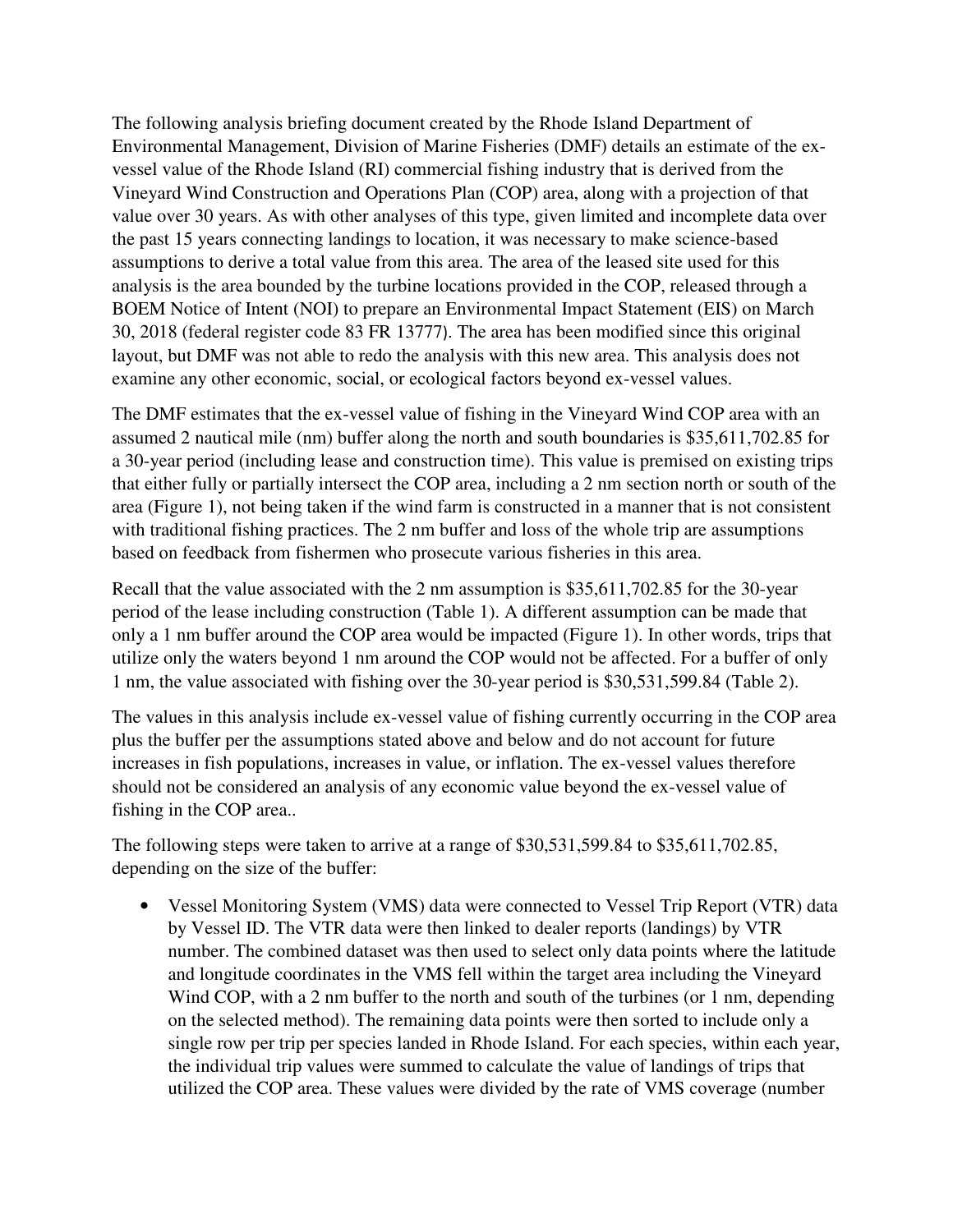of permits in the VMS data divided by the number of federal permits in the VTR landing the same species for the same area) to calculate total exposure.

- o Assumptions:
	- Those utilizing federal permits and fishing in the COP area are not also fishing in state waters on the trip where they were in the COP.
	- **Landings characteristics from vessels covered by VMS are similar to those** not covered by VMS.
	- A whole trip would be affected by avoidance of the wind development area as noted in fishermen feedback during public meetings about this area.
	- A distance (2 nm or 1 nm depending on the methodology used) around the wind turbines may also be avoided by commercial fishing vessels based on fishermen feedback during the discussions on transit lanes.
- Given that lobster and Jonah crab fishing have no VMS or VTR data requirements, separate methods were necessary. Catch information (biomass) from tows collected by the Northeast Fisheries Science Center Bottom Trawl Survey were used to understand spatial distribution of American lobster and Jonah crab. Tow information from both the spring and fall surveys were included. Biomass per tow information were spatially interpolated over the northeast U.S. shelf using inverse distance weighting. Interpolations were conducted over a 0.1-degree grid. Using annual depictions of interpolated abundances, the proportion of abundance of Lobster Management Area 2 (LMA2) within the COP was estimated by dividing the total COP abundance by that of the abundance in the entire LMA2. The proportion was then multiplied by the annual poundage of Rhode Island landings from LMA2. Finally, the poundage value was multiplied in each year by the average Rhode Island dockside sales price per pound of lobster, and Jonah crab, respectively for each year.
	- o Assumptions:
		- North East Fisheries Science Center (NEFSC) trawls adequately characterize lobster abundances.
		- The NEFSC survey over the shelf provides spatial resolution useful in estimating fine scale changes, such as those in the COP and LMA2.
		- **Spring and fall are adequate seasons to estimate these species abundances.**
		- The weighting used in the inverse distance weighting is adequate.
		- Abundance is correlated linearly to landings in this area through time.
- Finally, since the wind farm lease will span over multiple years, and a non-east-west configuration will likely preclude all commercial fishing from this area during that period per feedback we have received from the fishing community, projections were made of the total exposure for 30 years (25 years for the lease duration and an additional 5 years for construction and decommissioning). To be able to adequately project this information, the proportion of species-specific seafood ex-vessel value coming from the COP area relative to the overall value of these same species to RI was calculated for years in which the COP specific value could be calculated. An average proportion for these years was then acquired. Species were grouped based on relevant management groupings. The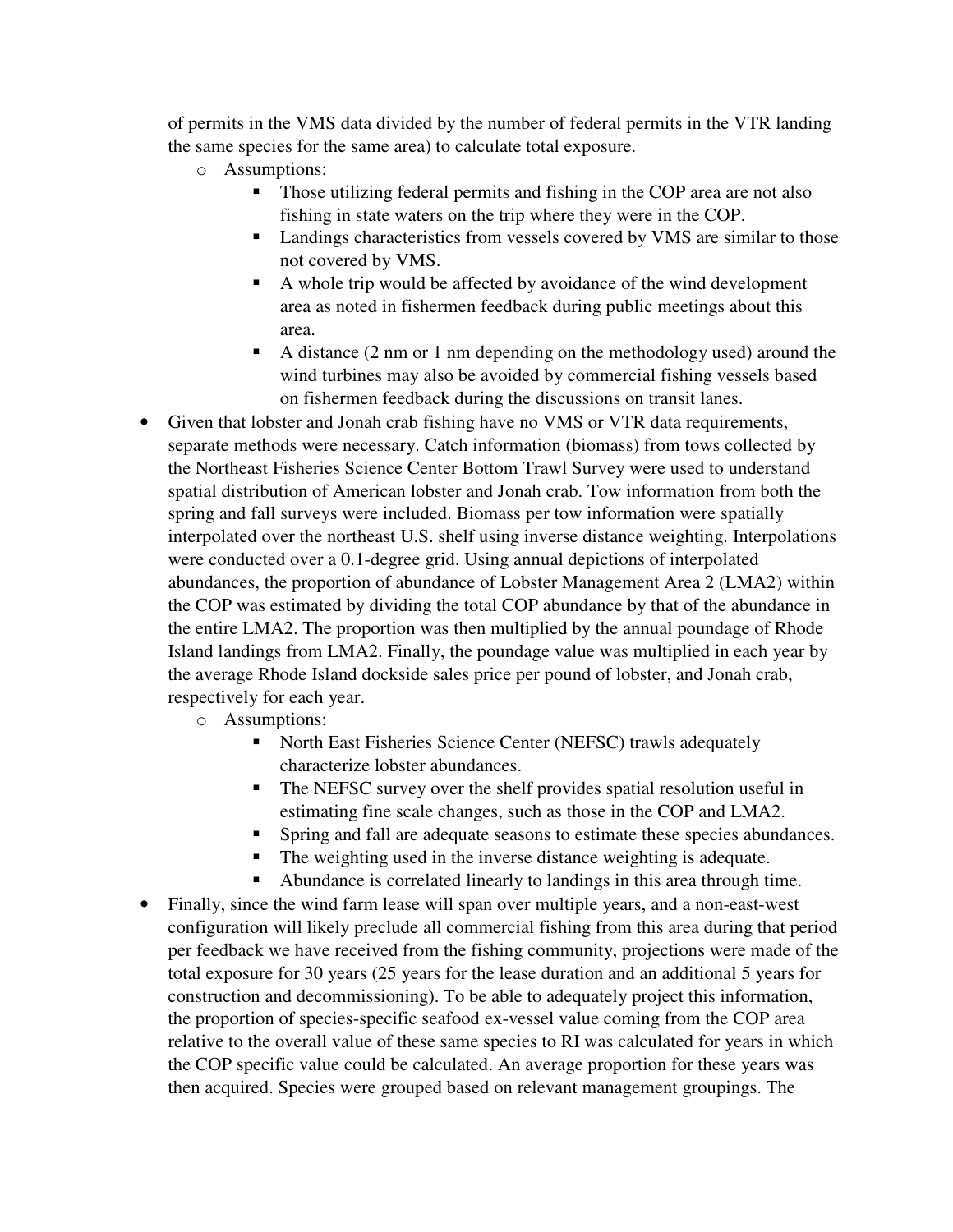overall value for these species to RI was prorated based on this proportion. The reason for this is the number of years of direct value from the COP area is limited by VMS coverage, therefore to get an adequate time period to analyze, this proportionalization was employed. Once the RI species-specific value was prorated, an Auto-Regressive Integrated Moving Average (ARIMA) model was used on the timeseries (spanning from 2004 – 2017) to model the trends in value and project those trends forward for the projection period based on the ARIMA model parameters. ARIMA models are a class of models that capture a suite of different standard temporal structures in time series data. For this analysis, the resulting trends were largely flat given the variance in the data and the length of the time series.

- o Assumptions:
	- The annual proportion of total Rhode Island species-specific value coming from the COP area scales directly to the overall species-specific value in a consistent manner.
	- Factors controlling effects on value, while different in any given year, will result in similar value trends over the projection period.
	- Effects of regulations are ignored as these could move in either a negative or positive direction and are not readily predictable.
	- Effects of climate change are not explicitly modeled, though may be picked up by the ARIMA model.

Using available data from the Standard Atlantic Fisheries Information System (SAFIS), VTR, VMS, scientific surveys, and the assumptions outlined above, and depending on the size of the requisite buffer bordering the COP, the estimated range of ex-vessel landing values associated with that portion of the total area leased by Vineyard Wind (depicted in Figure 1) range from \$30,531,599.84 to \$35,611,702.85 over 30 years. It is important to re-emphasize that the values presented do not include any shoreside impacts (including crew, fuel, gear, ice, processing, or packaging costs). There are entire businesses that provide these services that may also be affected, and many of these services occur in the major RI ports, which will also see impacts from the offshore wind energy area if fishing is precluded from occurring in this area. Additionally, the value of seafood served at local restaurants has not been accounted for; restaurants may also be affected by changes in seafood availability. Additionally, ecological impacts to marine resources and impacts that habitat alteration in this area may impose upon the productivity of various marine populations are not considered, which could also affect landings from the area as well as surrounding regions through time.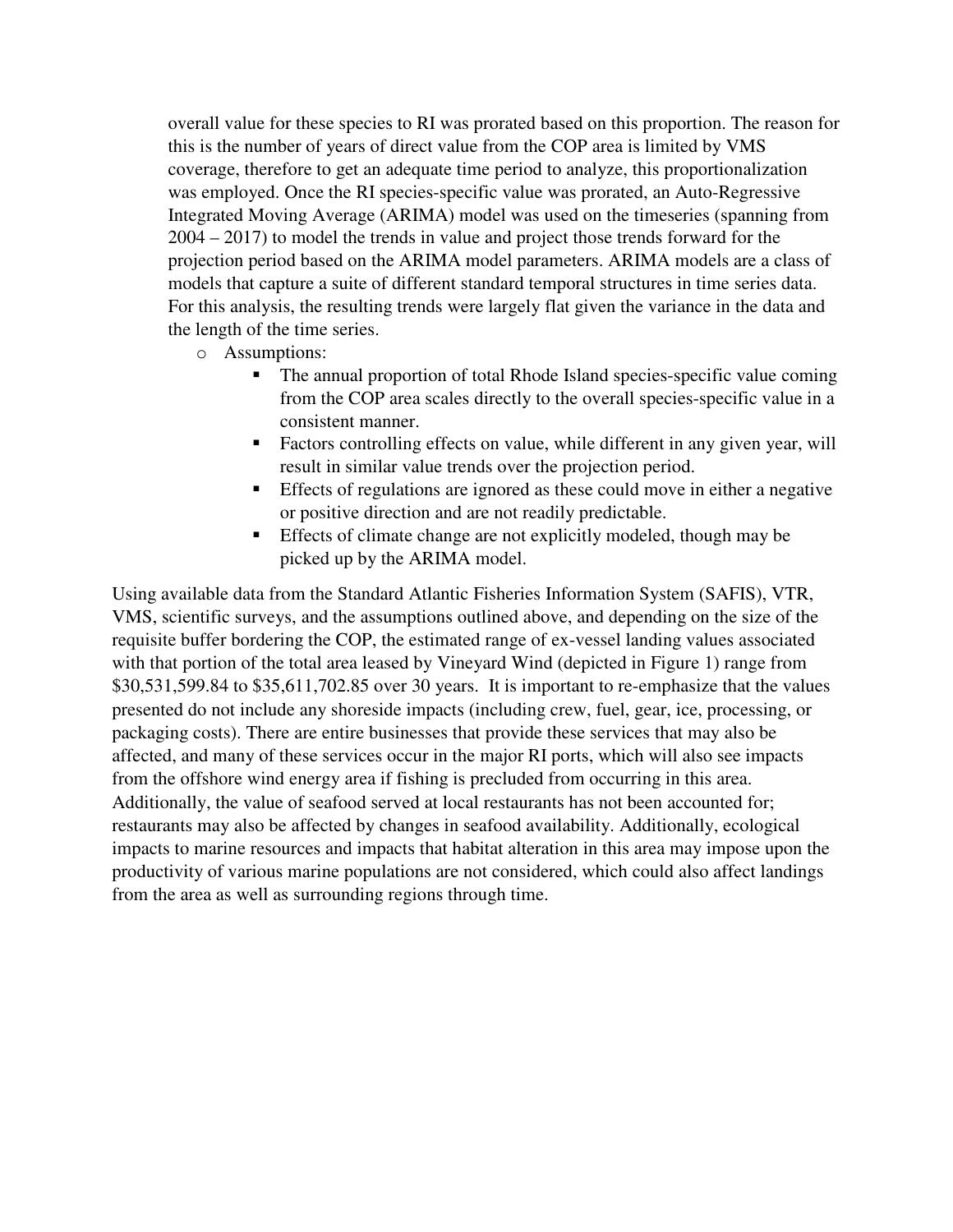| <b>Species</b>                          | 30-Year Value   |
|-----------------------------------------|-----------------|
| <b>BLUEFISH</b>                         | \$116,408.13    |
| CRAB, JONAH                             | \$137,324.71    |
| DOGFISH, SMOOTH                         | \$28,921.06     |
| DORY, AMERICAN JOHN                     | \$12,191.76     |
| SUMMER FLOUNDER - SCUP - BLACK SEA BASS | \$4,585,714.62  |
| <b>GOOSEFISH</b>                        | \$435,638.44    |
| <b>GROUNDFISH</b>                       | \$2,160,474.76  |
| LOBSTER, AMERICAN                       | \$1,413,517.02  |
| SCALLOP, SEA                            | \$1,060,092.09  |
| <b>SKATES</b>                           | \$25,318.54     |
| NE SMALLMESH SPECIES (HAKES)            | \$4,664,599.43  |
| SQUID - MACKEREL - BUTTERFISH           | \$20,968,100.76 |
| OTHER*                                  | \$3,401.53      |
| Total                                   | \$35,611,702.85 |

Table 1 – Projected ex-vessel landing values for COP with 2 nm buffered total trip analysis

\* The other category includes Atlantic bonito, spiny dogfish, conger eel, and sea robins.

| Table 2 – Projected ex-vessel landing values for COP with 1 nm buffered total trip analysis |  |  |
|---------------------------------------------------------------------------------------------|--|--|
|                                                                                             |  |  |

| <b>Species</b>                          | 30-Year Value   |
|-----------------------------------------|-----------------|
| <b>BLUEFISH</b>                         | \$90,151.13     |
| CRAB, JONAH                             | \$137,324.71    |
| DOGFISH, SMOOTH                         | \$28,921.06     |
| DORY, AMERICAN JOHN                     | \$9,250.86      |
| SUMMER FLOUNDER - SCUP - BLACK SEA BASS | \$4,071,710.54  |
| <b>GOOSEFISH</b>                        | \$388,476.48    |
| <b>GROUNDFISH</b>                       | \$2,144,209.51  |
| LOBSTER, AMERICAN                       | \$1,465,889.13  |
| <b>SCALLOP, SEA</b>                     | \$1,059,381.71  |
| <b>SKATES</b>                           | \$25,129.43     |
| NE SMALLMESH SPECIES (HAKES)            | \$4,401,443.07  |
| SQUID - MACKEREL - BUTTERFISH           | \$16,706,909.04 |
| OTHER*                                  | \$2,803.18      |
| Total                                   | \$30,531,599.84 |

\* The other category includes Atlantic bonito, spiny dogfish, conger eel, and sea robins.